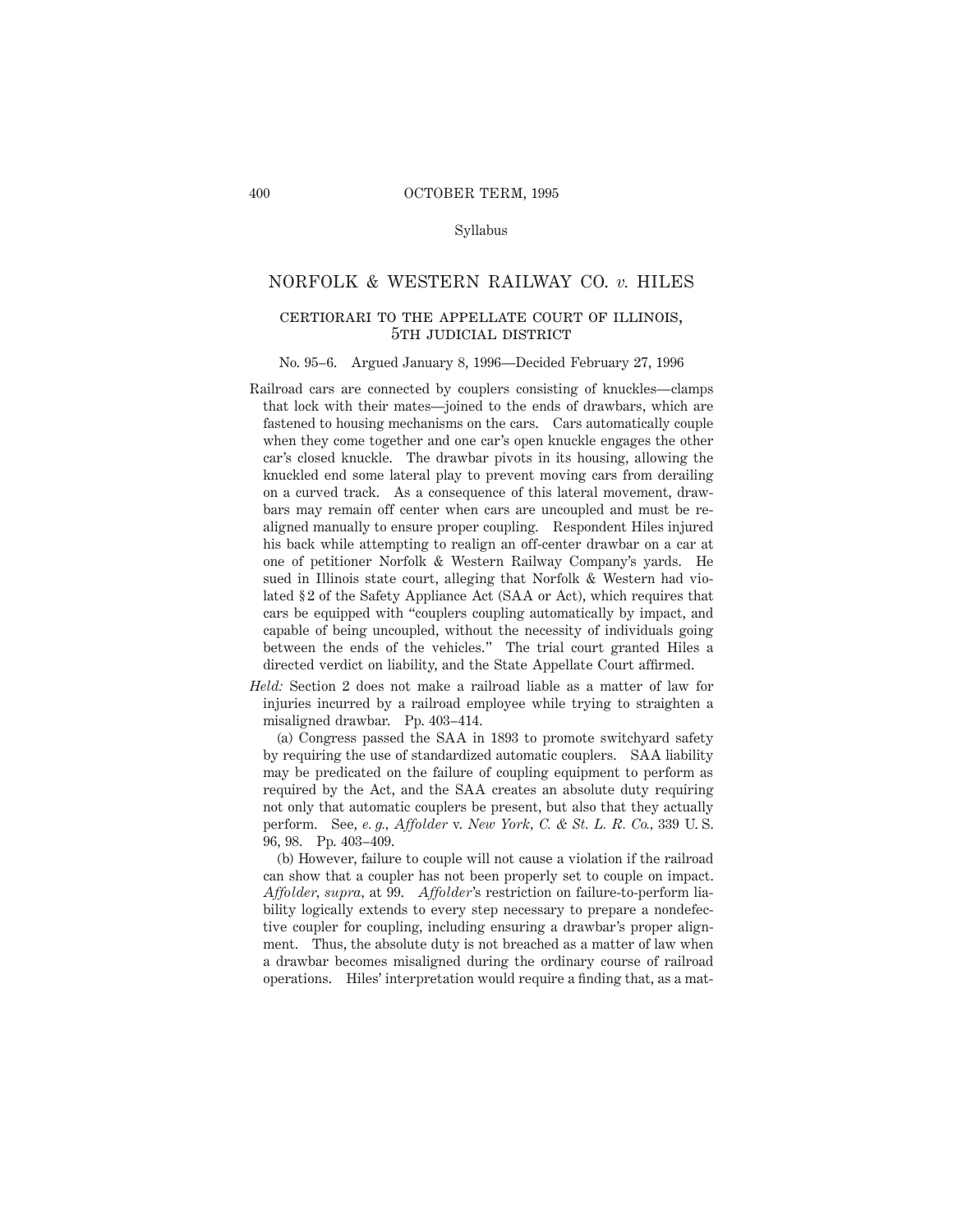ter of law, a misaligned drawbar is a malfunctioning drawbar, when, in fact, misalignment occurs as a part of the normal course of railroad car operations. His reading of § 2 would mean that every railroad car for nearly a century has been in violation of the SAA. Also contrary to Hiles' argument, § 2 does not command railroads to develop a mechanism for automatic drawbar realignment. Congress legislated working automatic couplers for employee safety, not employee safety by whatever means a court might deem appropriate. Pp. 409–414.

268 Ill. App. 3d 561, 644 N. E. 2d 508, reversed.

# Thomas, J., delivered the opinion for a unanimous Court.

*Carter G. Phillips* argued the cause for petitioner. With him on the briefs were *Thomas W. Alvey, Jr., Kurt E. Reitz,* and *Mary Sue Juen.*

*Lawrence M. Mann* argued the cause for respondent. With him on the brief was *Jeanne Sathre.*\*

# Justice Thomas delivered the opinion of the Court.

Before us in this case is the question whether  $\S 2$  of the Safety Appliance Act (SAA), 49 U. S. C. § 20302(a)(1)(A), makes a railroad liable as a matter of law for injuries incurred by a railroad employee while trying to straighten a misaligned drawbar. We hold that it does not and, accordingly, reverse the judgment of the Illinois Appellate Court.

#### I

Railroad cars in a train are connected by couplers located at both ends of each car. A coupler consists of a knuckle joined to the end of a drawbar, which itself is fastened to a housing mechanism on the car. A knuckle is a clamp that interlocks with its mate, just as two cupped hands—placed palms together with the fingertips pointing in opposite direc-

<sup>\*</sup>*Robert W. Blanchette* filed a brief for the Association of American Railroads as *amicus curiae* urging reversal.

*Robert B. Thompson, Patrick J. Harrington,* and *Clinton J. Miller III* filed a brief for the United Transportation Union as *amicus curiae* urging affirmance.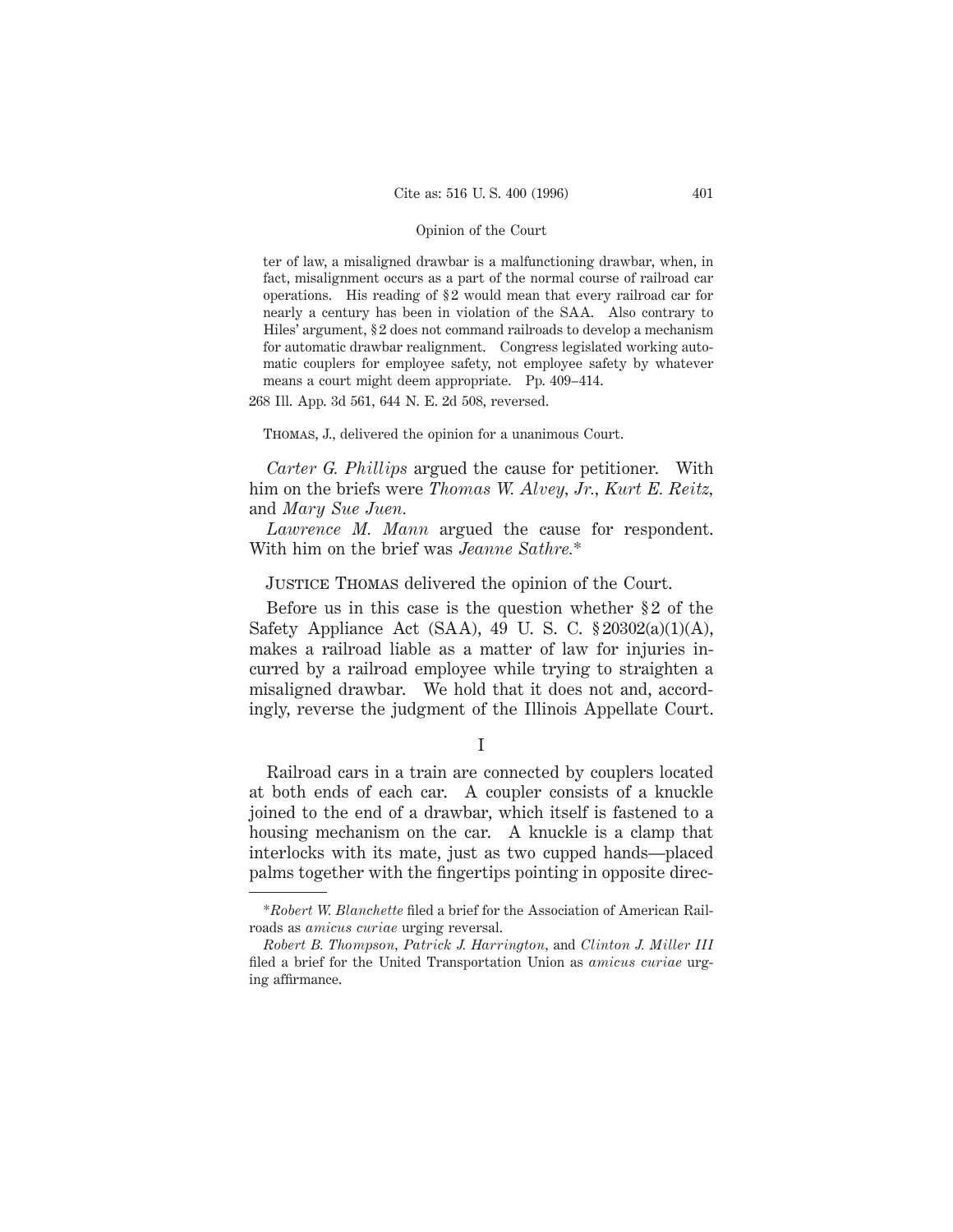tions—interlock when the fingers are curled.1 When cars come together, the open knuckle on one car engages a closed knuckle on the other car, automatically coupling the cars. The drawbar extends the knuckle out from the end of the car and is designed to pivot in its housing, allowing the knuckled end some lateral play to prevent moving cars from derailing on a curved track. As a consequence of this lateral movement, drawbars may remain off center when cars are uncoupled. This misalignment, if not corrected, may prevent cars from coupling by allowing the knuckles to pass by each other. To ensure proper coupling, railroad employees must realign drawbars manually.

Respondent William J. Hiles was a member of a switching crew at petitioner Norfolk & Western Railway Company's Luther Yard in St. Louis, Missouri. His duties included coupling and uncoupling railroad cars and aligning drawbars. On July 18, 1990, Hiles injured his back while attempting to realign an off-center drawbar. Hiles sued in Illinois state court, alleging that Norfolk & Western had violated the SAA, which requires that cars be equipped with "couplers coupling automatically by impact, and capable of being uncoupled, without the necessity of individuals going between the ends of the vehicles." 49 U.S. C.  $\S 20302(a)(1)(A)$ . Norfolk & Western argued that the misaligned drawbar did not result from defective equipment. The trial court granted Hiles' motion for directed verdict on liability.

The Illinois Appellate Court affirmed. 268 Ill. App. 3d 561, 644 N. E. 2d 508 (1994). The Illinois Appellate Court recognized a deep split of authority over the proper interpretation of the SAA, but determined that it would not reconsider its "longstanding authority permitting a plaintiff . . . to

<sup>1</sup> See R. Reinhardt, Workin' on the Railroad 274 (1970) (the automatic coupler style "use[s] the principle of the hooked fingers of the human hand").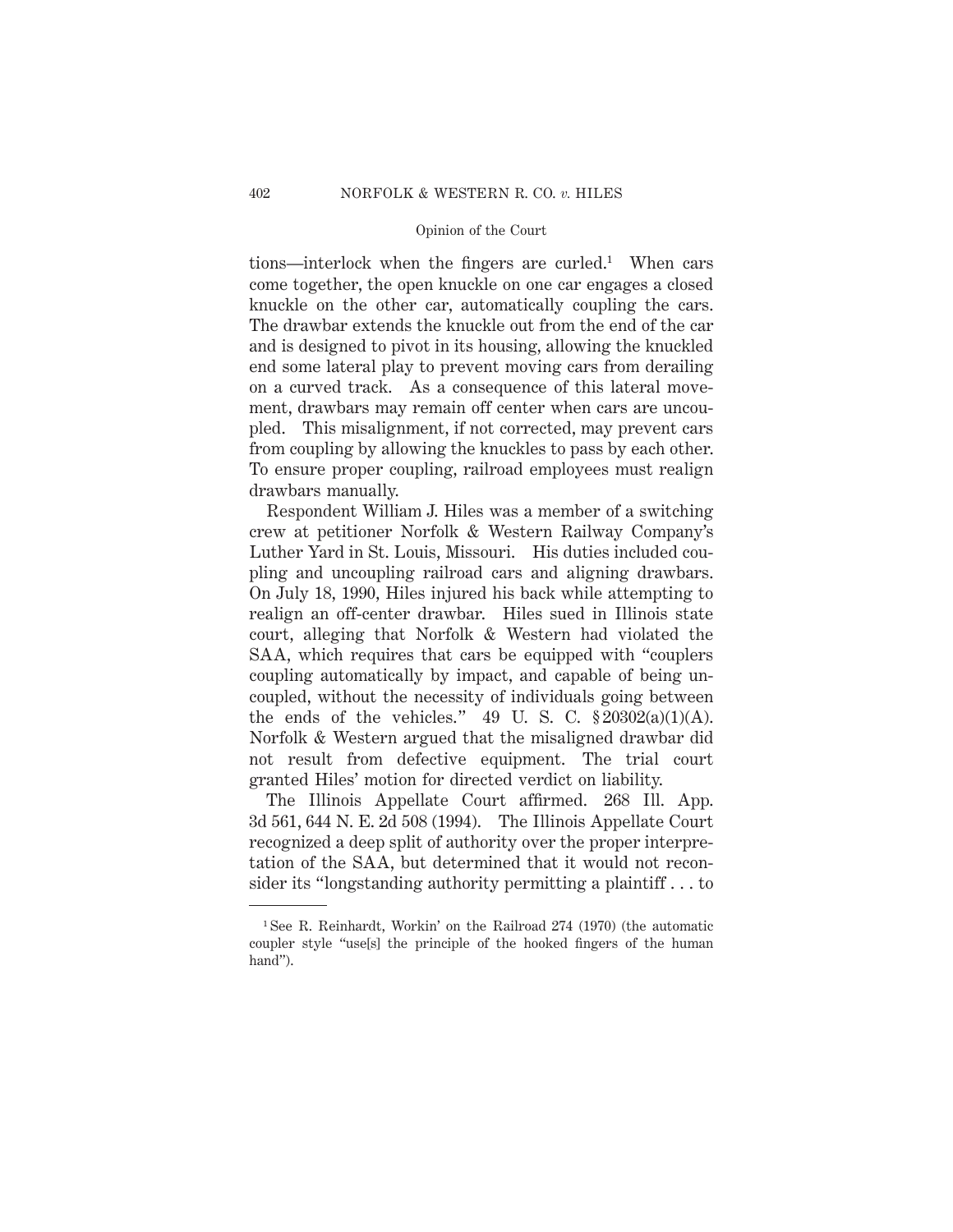recover under the Safety Appliance Act for injuries sustained while attempting to align a misaligned drawbar." *Id.,* at 565, 644 N. E. 2d, at 511. The Illinois Supreme Court denied review, and we granted certiorari, 515 U. S. 1191 (1995), to resolve the conflict among the lower courts.2

# II

# A

For most of the 19th century, the link-and-pin coupler was the standard coupler used to hook together freight cars. It consisted of a tubelike body that received an oblong link. During coupling, a railworker had to stand between the cars as they came together and guide the link into the coupler pocket. Once the cars were joined, the employee inserted a pin into a hole a few inches from the end of the tube to hold the link in place. See J. White, American Railroad Freight Car 490 (1993) (hereinafter White). The link-and-pin coupler, though widely used, ultimately proved unsatisfactory because (i) it made a loose connection between the cars with too much give and play; (ii) there was no standard design and train crews often spent hours trying to match pins and links while coupling cars; (iii) links and pins were frequently lost, resulting in substantial replacement costs; and (iv) crew members had to go between moving cars during coupling and were frequently injured and sometimes killed. *Id.,* at 490–497.

<sup>2</sup> Compare, *e. g., Kavorkian* v. *CSX Transportation, Inc.,* 33 F. 3d 570 (CA6 1994), *Lisek* v. *Norfolk & Western R. Co.,* 30 F. 3d 823 (CA7 1994), cert. denied, 513 U. S. 1112 (1995), *Goedel* v. *Norfolk & Western R. Co.,* 13 F. 3d 807 (CA4 1994), *Reed* v. *Philadelphia, Bethlehem & New England R. Co.,* 939 F. 2d 128 (CA3 1991), and *Maldonado* v. *Missouri Pacific R. Co.,* 798 F. 2d 764 (CA5 1986), with *Coleman* v. *Burlington Northern, Inc.,* 681 F. 2d 542 (CA8 1982), and *Metcalfe* v. *Atchison, Topeka & Santa Fe R. Co.,* 491 F. 2d 892 (CA10 1974).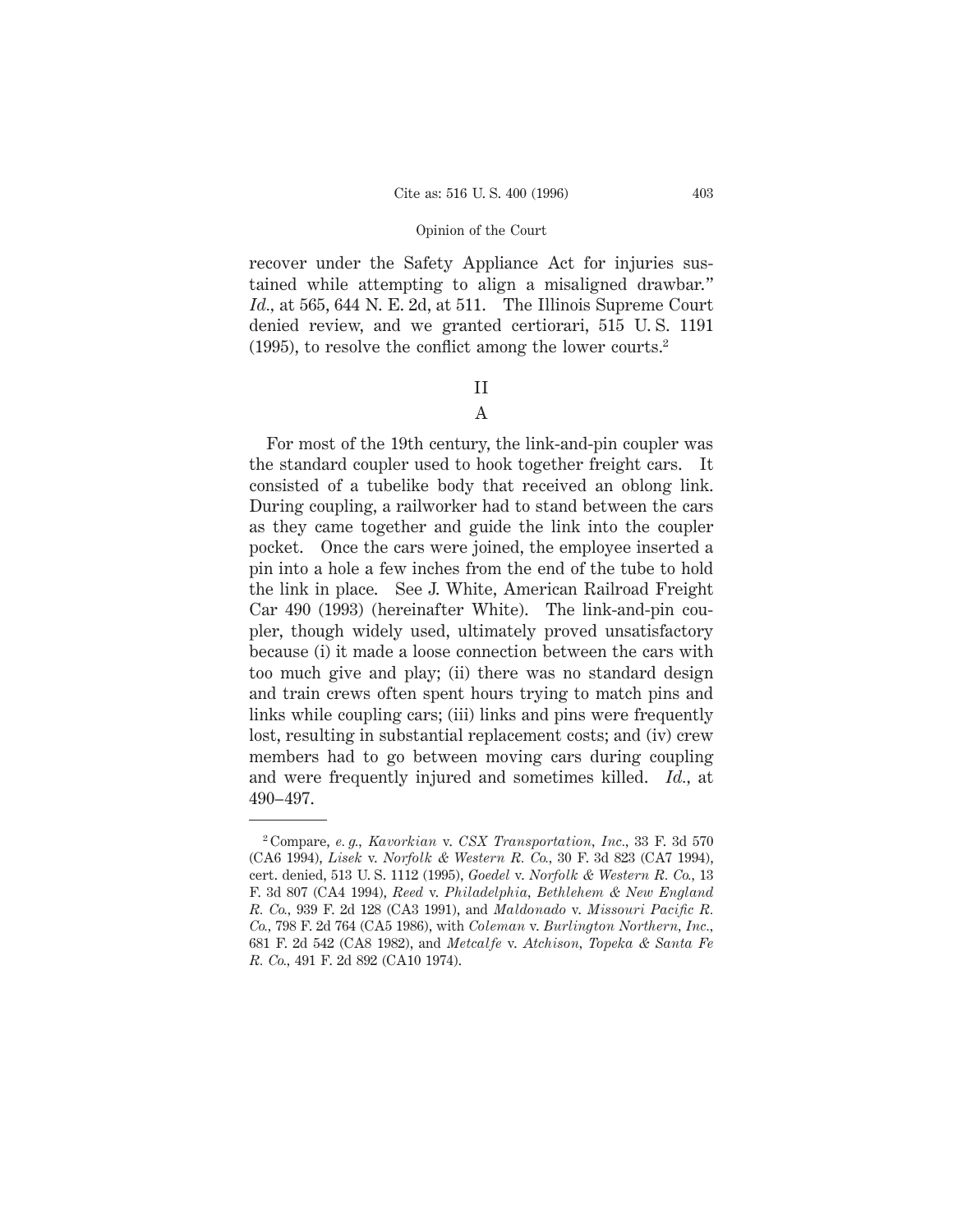In 1873, Eli H. Janney patented a knuckle-style coupler that was to become the standard for the freight car couplers used even today.3 See Figure 1. The coupler had a bifurcated drawhead and a revolving hook, which, when brought in contact with another coupler, would automatically interlock with its mate.



Figure 1

The Janney coupler had several advantages over link-andpin couplers. Not only did it alleviate the problem of loose parts that plagued the link-and-pin coupler, $4$  it also allowed railworkers to couple and uncouple cars without having to

<sup>3</sup> Janney was a dry goods clerk and former Confederate Army officer from Alexandria, Virginia, who used his lunch hours to whittle from wood an alternative to the link-and-pin coupler. See F. Wilner, Safety: "A great investment," Railway Age, Mar. 1993, p. 53 (hereinafter Wilner).

<sup>4</sup> Automatic couplers also made possible the use of power air brakes, which had not been successfully used with link-and-pin couplers because of excessive slack in the coupling. See Hearings on S. 811 et al. before the Senate Committee on Interstate Commerce, 52d Cong., 1st Sess. (1892), reprinted in S. Rep. No. 1049, 52d Cong., 1st Sess., 9 (1892) (hereinafter Sen. Hearings).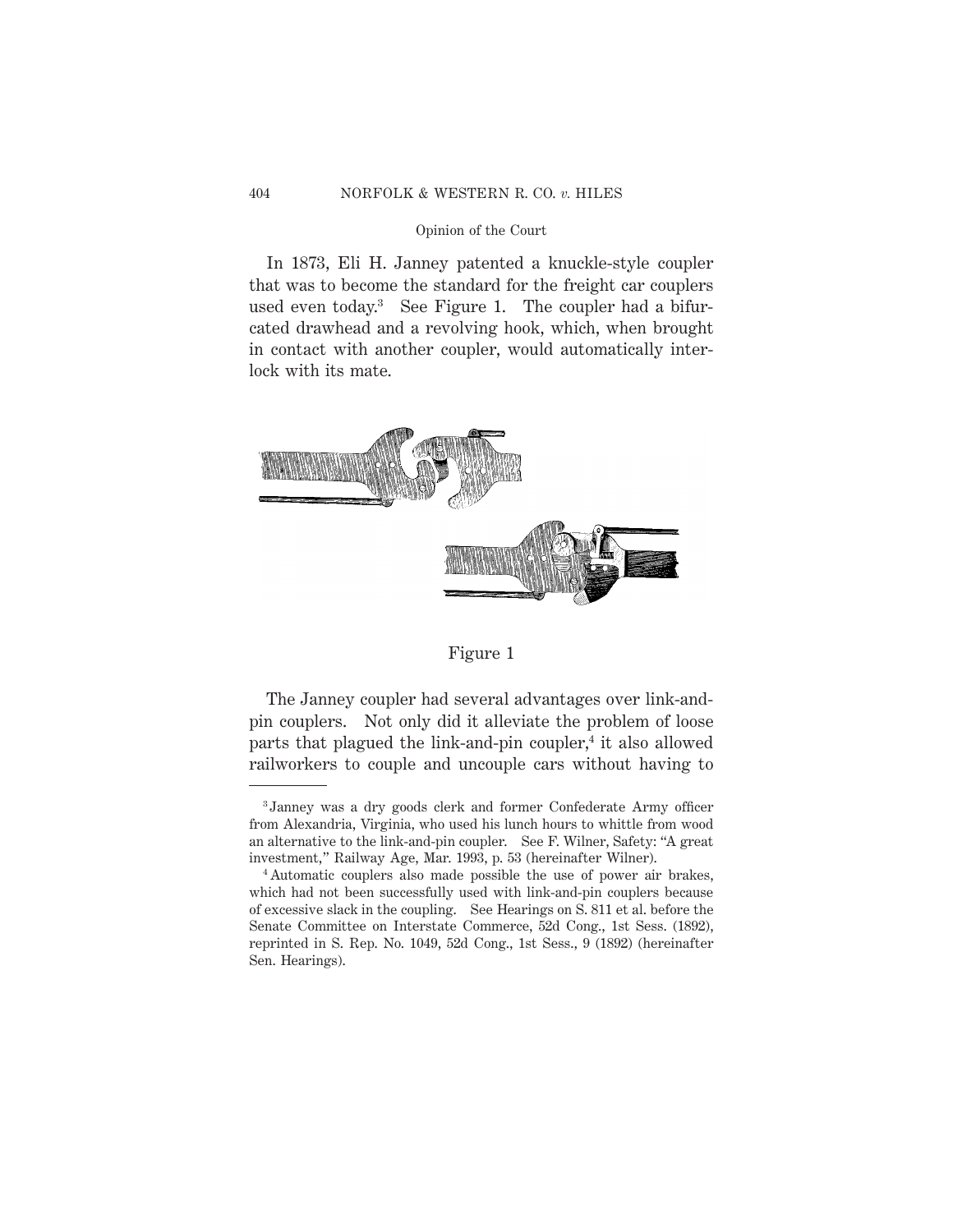go between the cars to guide the link and set the pin.5 One commentator described the automatic coupling operation as follows:

"While the cars were apart, the brakeman had to make sure the knuckle of the coupler on the waiting car stood in an open position and that the pin had been lifted into its set position. When the opposite coupler was closed and locked in position, the brakeman was able to stand safely out of the way and signal the engineer to move the cars together. When the knuckle of the coupler of the moving car hit the lever arm of the revolving knuckle on the open coupler, it revolved around the locked one, while concurrently the locking pin dropped automatically from its set position into the coupler, locking the knuckle in place. Although the brakeman had to set up the entire situation by hand, the actual locking operation was automatic and did not require the brakeman to stand between the cars." Clark 191.

Though the market was flooded with literally thousands of patented couplers,<sup>6</sup> Janney's design was clearly among the best and slowly achieved recognition in the industry. See *id.,* at 193–201. In 1888, the Master Car Builders Association Executive Committee obtained a limited waiver of patent rights—placing much of Janney's design in the public domain—and adopted the design as its standard. Conversion

<sup>5</sup> Ezra Miller is generally credited with creating the first semiautomatic coupling device for passenger cars—known as the Miller Hook—but it was never widely used on freight cars. See C. Clark, Development of the Semiautomatic Freight-Car Coupler, 1863–1893, 13 Technology and Culture 170, 180–182 (1972) (hereinafter Clark); White 505–506.

<sup>6</sup> In 1875, there were more than 900 car coupler patents. White 498. By 1887, the number of coupler patents had topped 4,000, *ibid.,* and by 1900, approximately 8,000 coupler patents had been issued. Clark 179.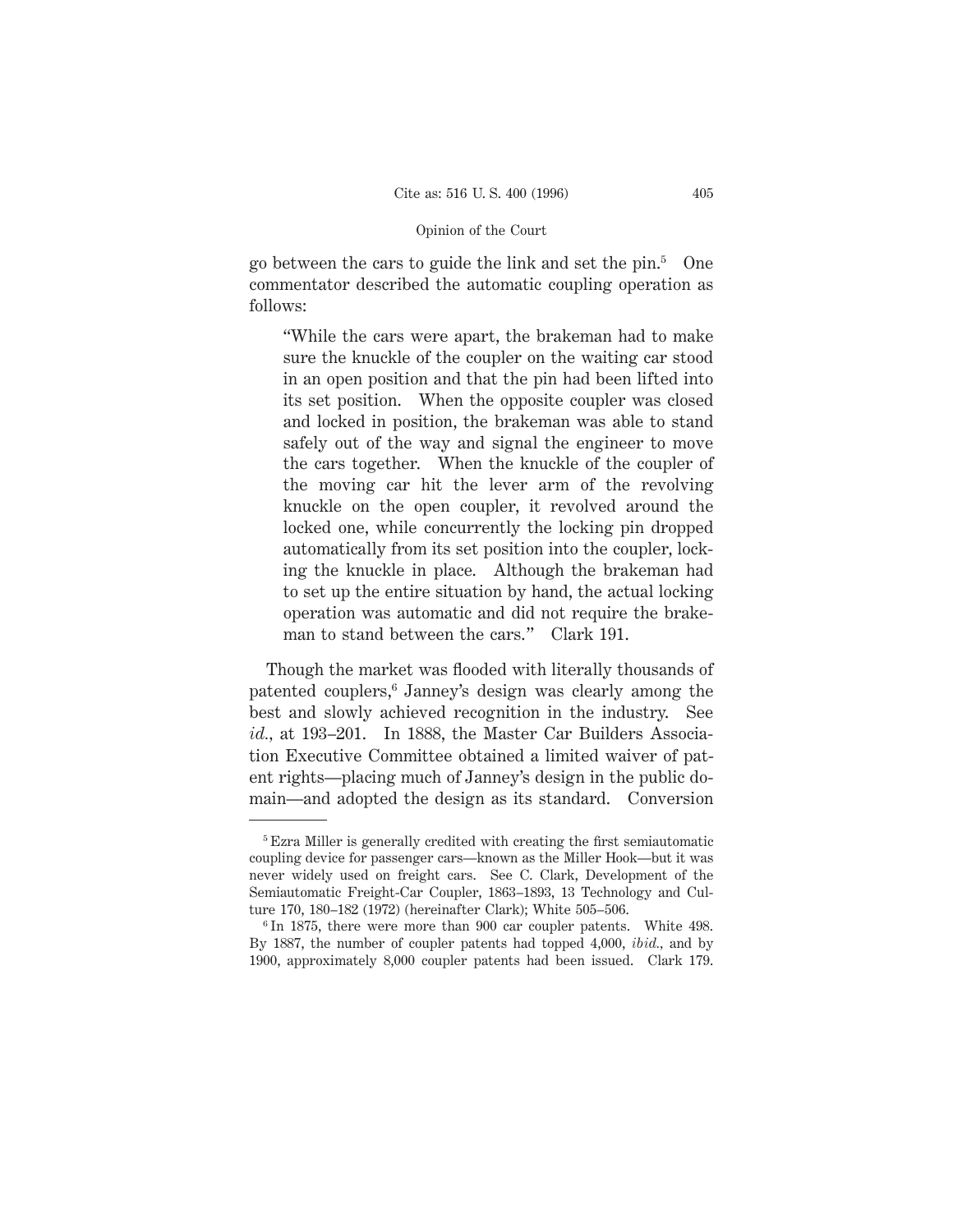to the new standard proceeded slowly,<sup>7</sup> partly as a result of the sheer number of competing designs on the market. The lack of standardized couplers itself caused safety problems,<sup>8</sup> and reformers pushed Congress to pass legislation requiring the use of standardized automatic couplers.

In 1893, satisfied that an automatic coupler could meet the demands of commercial railroad operations and, at the same time, be manipulated safely, see Clark 206, Congress passed the SAA. Its success in promoting switchyard safety was stunning. Between 1877 and 1887, approximately 38% of all railworker accidents involved coupling. *Id.,* at 179. That percentage fell as the railroads began to replace link-and-pin couplers with automatic couplers. The descent accelerated during the SAA's 7-year grace period and by 1902, only two years after the SAA's effective date, coupling accidents constituted only 4% of all employee accidents. In absolute numbers, coupler-related accidents dropped from nearly 11,000 in 1892 to just over 2,000 in 1902, even though the number of railroad employees steadily increased during that decade.

<sup>7</sup> The Pennsylvania Railroad Company, for instance, adopted a policy of putting automatic couplers on all new cars and on every car that went into the shop for repairs. Sen. Hearings, at 27. In 1890, approximately 10% of all freight cars in use in the United States were equipped with automatic couplers and power brakes. Wilner 54. By 1893, approximately 16% of freight cars were so equipped. *Ibid.* Witnesses testifying before the Senate Committee in 1892 placed the figure between 12% and 20%. Sen. Hearings, at 12 (12% of cars fitted with Janney-style couplers); *id.,* at 27, 42 (20% of cars fitted with mutually interchangeable couplers).

<sup>8</sup> The new automatic couplers had design modifications that permitted them to couple with link-and-pin style couplers, but not easily. See Clark 192 ("[T]he knuckle of the Janney was notched in order to allow the opposing link to enter the drawhead to the point of coupling . . . but in practical service it was most difficult to effect"); S. Rep. 1049, 52d Cong., 1st Sess., 5 (1892) ("These representative men, speaking for thousands of their associates, say that what they desire is uniformity, and that the danger of their calling has increased rather than diminished by the introduction of different types of couplers").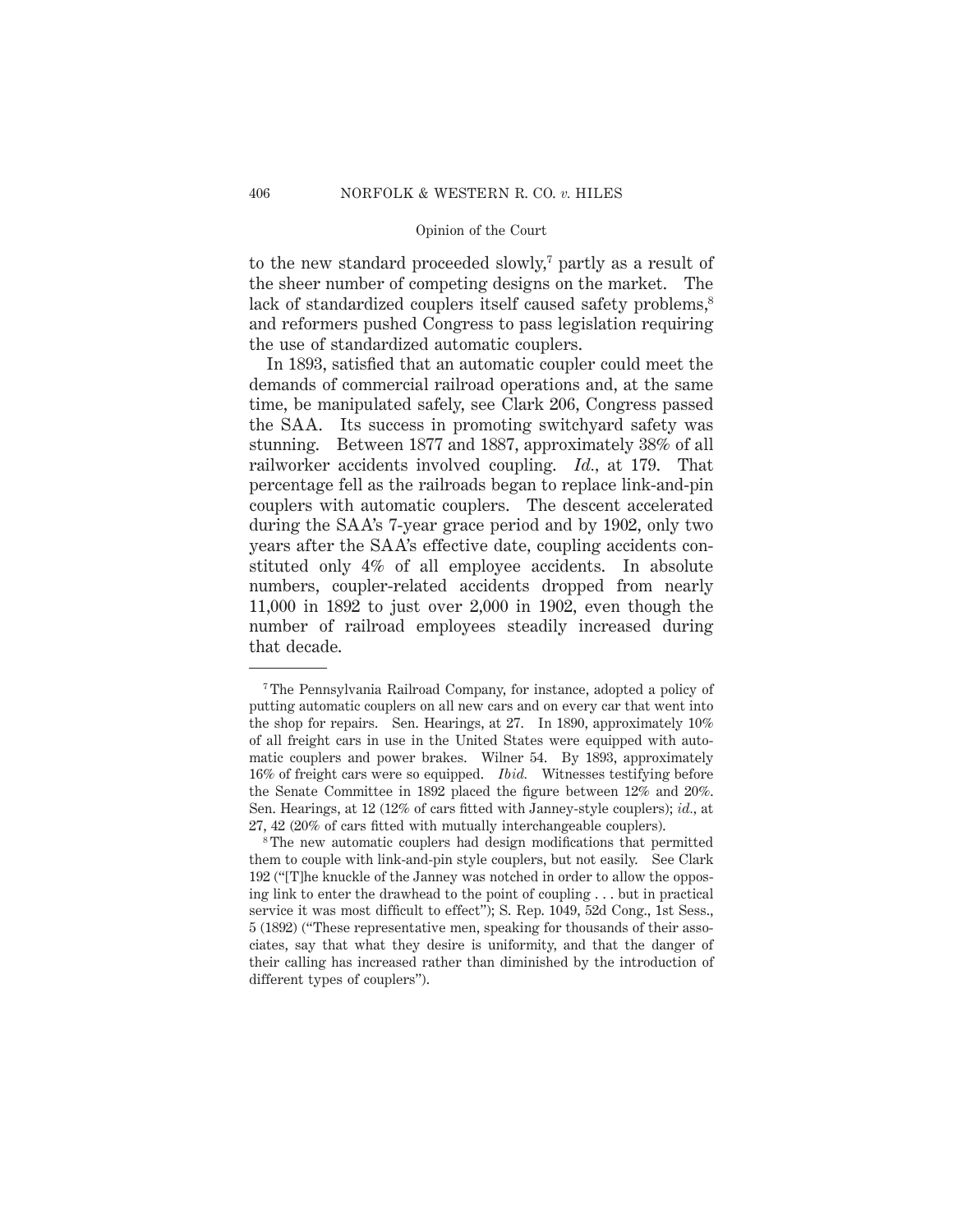| Year | Railroad<br>Employees | Employee<br>Accidents | Employee<br>Coupler<br>Accidents | Percentage<br>Coupler<br>Accidents |
|------|-----------------------|-----------------------|----------------------------------|------------------------------------|
| 1892 | 821,415               | 30,821                | 10,697                           | 34.71                              |
| 1893 | 873,602               | 34,456                | 11,710                           | 33.99                              |
| 1894 | 779,608               | 25,245                | 7,491                            | 29.67                              |
| 1895 | 785,034               | 27,507                | 8,428                            | 30.64                              |
| 1896 | 826,620               | 31,830                | 8,686                            | 27.29                              |
| 1897 | 823,476               | 29,360                | 6,497                            | 22.13                              |
| 1898 | 874,558               | 33,719                | 5,648                            | 16.75                              |
| 1899 | 928,924               | 37,133                | 5,477                            | 14.75                              |
| 1900 | 1,017,653             | 42,193                | 4,198                            | 9.95                               |
| 1901 | 1,071,169             | 43,817                | 2,966                            | 6.77                               |
| 1902 | 1,189,315             | 53,493                | 2,256                            | 4.22                               |

# Employee Coupling Accidents, 1892–1902 9

B

As originally passed, § 2 of the SAA provided:

"[I]t shall be unlawful for any... common carrier to haul or permit to be hauled or used on its line any car used in moving interstate traffic not equipped with couplers coupling automatically by impact, and which can be uncoupled[,] without the necessity of men going between the ends of the cars." Act of Mar. 2, 1893, 27 Stat. 531, 45 U. S. C. § 2 (1988 ed.), recodified, as amended, 49 U. S. C. § 20302(a).10

The text of §2 requires that rail cars be equipped with automatic couplers and that all couplers be sufficiently compatible

<sup>9</sup> Clark 207.

<sup>10</sup> In *Johnson* v. *Southern Pacific Co.,* 196 U. S. 1, 18–19 (1904), we clarified that the statute should be read as though there were a comma after the word "uncoupled," so that the words "without the necessity of men going between the ends of the cars" applies to both coupling and uncoupling. When Congress recodified the SAA in 1994, it placed a comma behind the word "uncoupled." See 49 U.S. C.  $$20302(a)(1)(A)$ .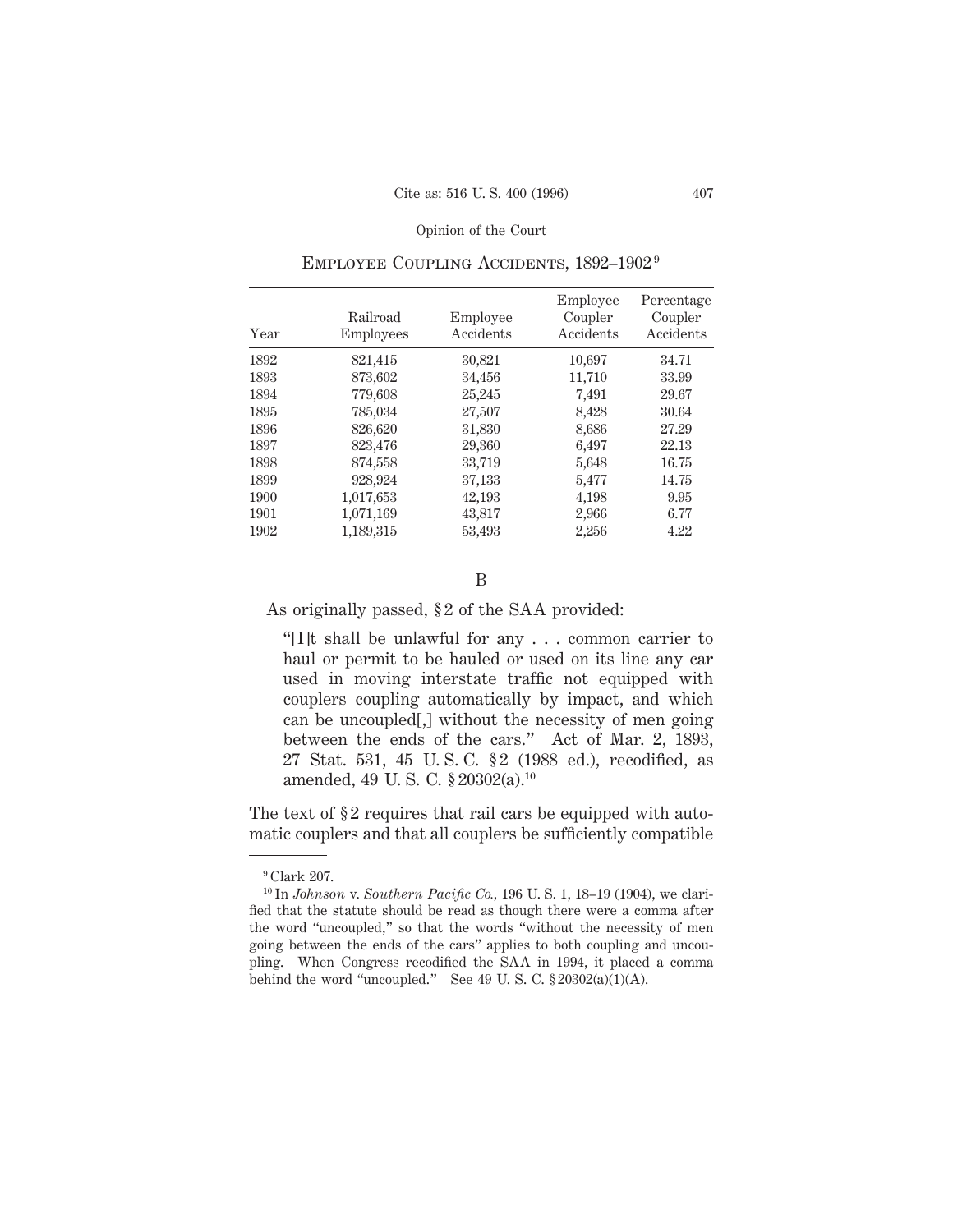so that they will couple on impact. *Johnson* v. *Southern Pacific Co.,* 196 U. S. 1, 16–17 (1904). The railroad is liable for an employee's injury or death caused by a violation of the SAA. See *St. Louis, I. M. & S. R. Co.* v. *Taylor,* 210 U. S. 281, 295 (1908) ("If the railroad... use[s] cars which do not comply with the standard, it violates the plain prohibitions of the law, and there arises from that violation the liability to make compensation to one who is injured by it").<sup>11</sup>

Early SAA cases involved injuries that occurred when an employee was forced to go between the cars during coupling operations. See, *e. g., Johnson, supra,* at 2 (hand crushed between cars during coupling); *San Antonio & Aransas Pass R. Co.* v. *Wagner,* 241 U. S. 476, 478 (1916) (foot crushed between couplers); *Atlantic City R. Co.* v. *Parker,* 242 U. S. 56, 58 (1916) (arm caught in drawhead between cars during coupling). Our later cases extended the reach of SAA liability beyond injuries occurring between cars during coupling to other injuries caused by the failure of cars to automatically couple. *Affolder* v. *New York, C. & St. L. R. Co.,* 339 U. S. 96, 97 (1950) (railroad employee who ran after a runaway train caused by failure to couple lost a leg when he fell under a car); *Carter* v. *Atlanta & St. Andrews Bay R. Co.,* 338 U. S. 430, 432–433 (1949) (plaintiff successfully boarded runaway cars that failed to couple, but was injured when the cars collided with another train); *O'Donnell* v. *Elgin, J. & E. R. Co.,* 338 U. S. 384, 385–386 (1949) (railworker killed when two runaway cars—the result of a broken coupler—collided with cars whose couplers he was adjusting). Liability in each of these cases was predicated on the failure of coupling equipment to perform as required by the SAA, and we held that the SAA creates an absolute duty requiring not only

<sup>&</sup>lt;sup>11</sup> We have held that the Federal Employers' Liability Act (FELA), 45 U. S. C. § 51 *et seq.,* makes railroads liable for a violation of the SAA, see *O'Donnell* v. *Elgin, J. & E. R. Co.,* 338 U. S. 384, 391 (1949), although early cases, like *Johnson, supra,* preceded FELA's enactment in 1908. Hiles did not assert a negligence claim under FELA.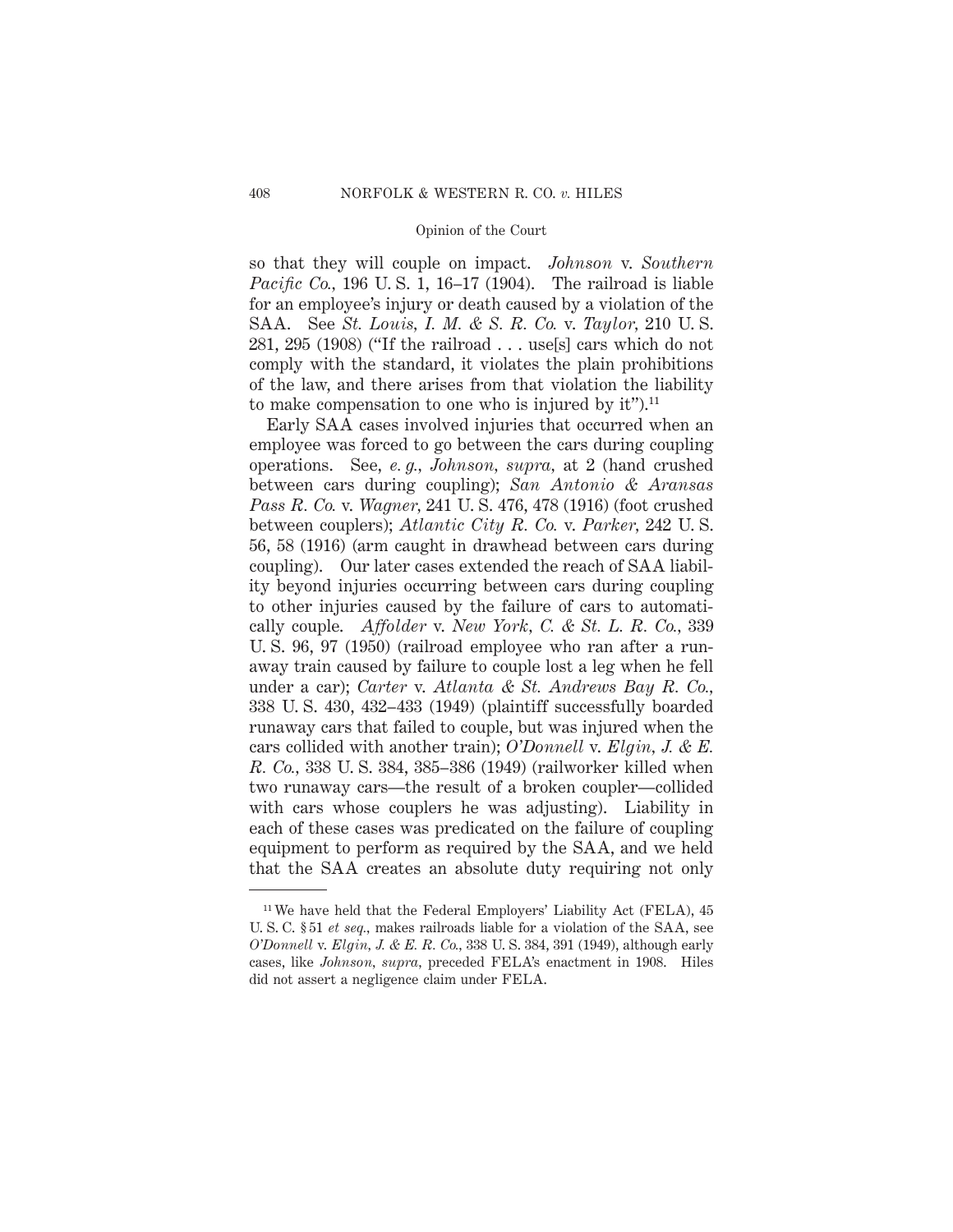that automatic couplers be present, but also that they actually perform. See, *e. g., Affolder, supra,* at 98; *Carter, supra,* at 433–434.

# III

Hiles urges that railroads have an absolute duty to outfit their cars with safe equipment and that the SAA is violated if an employee is required to go between the ends of cars to manually adjust a misaligned drawbar. We cannot agree. Hiles correctly points out that failure to perform as required by the SAA is itself an actionable wrong dependent on neither negligence nor proof of a defect,<sup>12</sup> see *Affolder, supra*, at 98–99; *O'Donnell, supra,* at 390, 393, but the absolute duty to which we have referred on numerous occasions is not breached as a matter of law when a drawbar becomes misaligned during the ordinary course of railroad operations.

In *Affolder,* the plaintiff was working with a crew coupling cars. The 25th and 26th cars failed to couple and, after a few more cars were added, the first 25 cars began rolling down a slight incline. The plaintiff ran after the runaway cars in an attempt to board and stop them, but instead fell under a car and lost his leg. At trial, the railroad attempted to prove that the coupler at issue was not defective and that the knuckle on the coupler was closed when the coupling attempt was made. Following *O'Donnell,* we reaffirmed that the failure of equipment to perform as required is sufficient to create SAA liability, *Affolder, supra,* at 99 (quoting *O'Donnell, supra,* at 390), but we noted that failure to couple would not create liability if the coupler was not properly set:

"Of course [imposition of failure-to-perform liability] assumes that the coupler was placed in a position to operate on impact. Thus, if 'the failure of these two cars to couple on impact was because the coupler on the Penn-

 $12$  Hiles neither pleaded nor attempted to prove at trial that Norfolk  $\&$ Western acted negligently or that the drawbar was defective.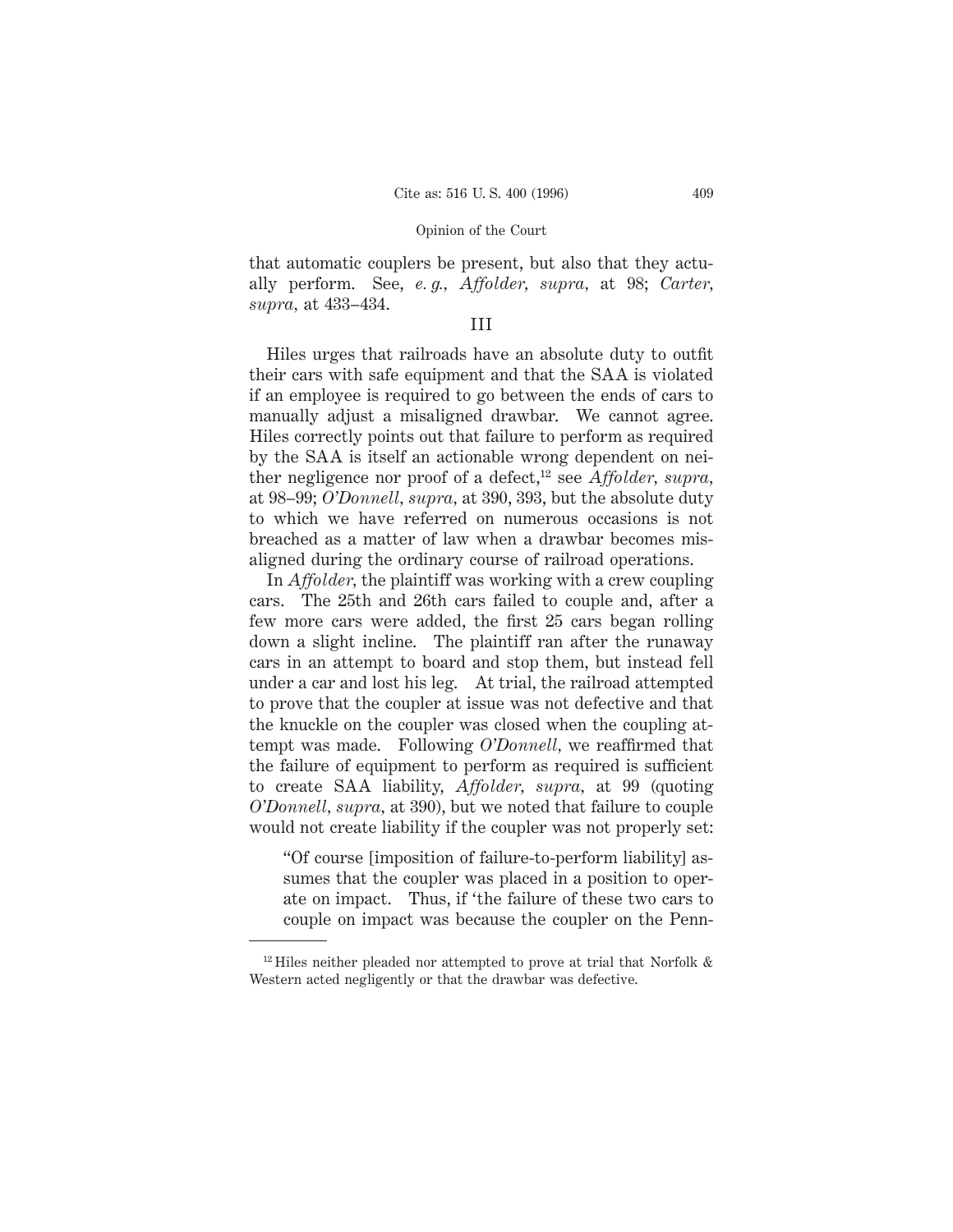sylvania car had not been properly opened,' the railroad had a good defense." 339 U.S., at 99.<sup>13</sup>

In *Carter,* we similarly conditioned the duty on the coupler's being "properly set." 338 U. S., at 434; see *O'Donnell, supra,* at 394, n. 7 (declining to consider "a situation where an adequate coupler failed to hold because it was improperly set").

In *Affolder,* we predicated failure-to-perform liability on placing the coupler "in a position to operate on impact." 339 U. S., at 99. We implicitly recognized that certain preliminary steps, such as ensuring that the knuckle is open, are necessary to proper performance of the coupler and that a failure to couple will not constitute an SAA violation if the railroad can show that the coupler had not been placed in a position to automatically couple. Though *Affolder* involved a claimed closed knuckle, its language was not so limited and, as a matter of common sense, could not have been. Hiles could not reasonably complain that an otherwise working electrical appliance failed to perform if he had neglected to plug in the power cord. Similarly, a court cannot reasonably find as a matter of law that an otherwise nondefective coupler has failed to perform when the drawbar has not been placed "in a position to operate on impact." We think *Affolder*'s restriction on failure-to-perform liability logically extends to every step necessary to prepare a nondefective coupler for coupling, see *supra,* at 404–405 (describing the ordinary process of preparing for an automatic coupling), including ensuring proper alignment of the drawbar.<sup>14</sup>

<sup>&</sup>lt;sup>13</sup> Justice Jackson, dissenting on other grounds, agreed: "Before a failure to couple establishes a defective coupler, it must be found that it was properly set so it could couple. If it was not adjusted as such automatic couplers must be, of course the failure is not that of the device." *Affolder,* 339 U. S., at 101.

<sup>14</sup> Our holding that *Affolder*'s restriction on liability extends to misaligned drawbars suggests that, at least in this case, the absence of a failed coupling attempt is of no consequence. On this record, Hiles would not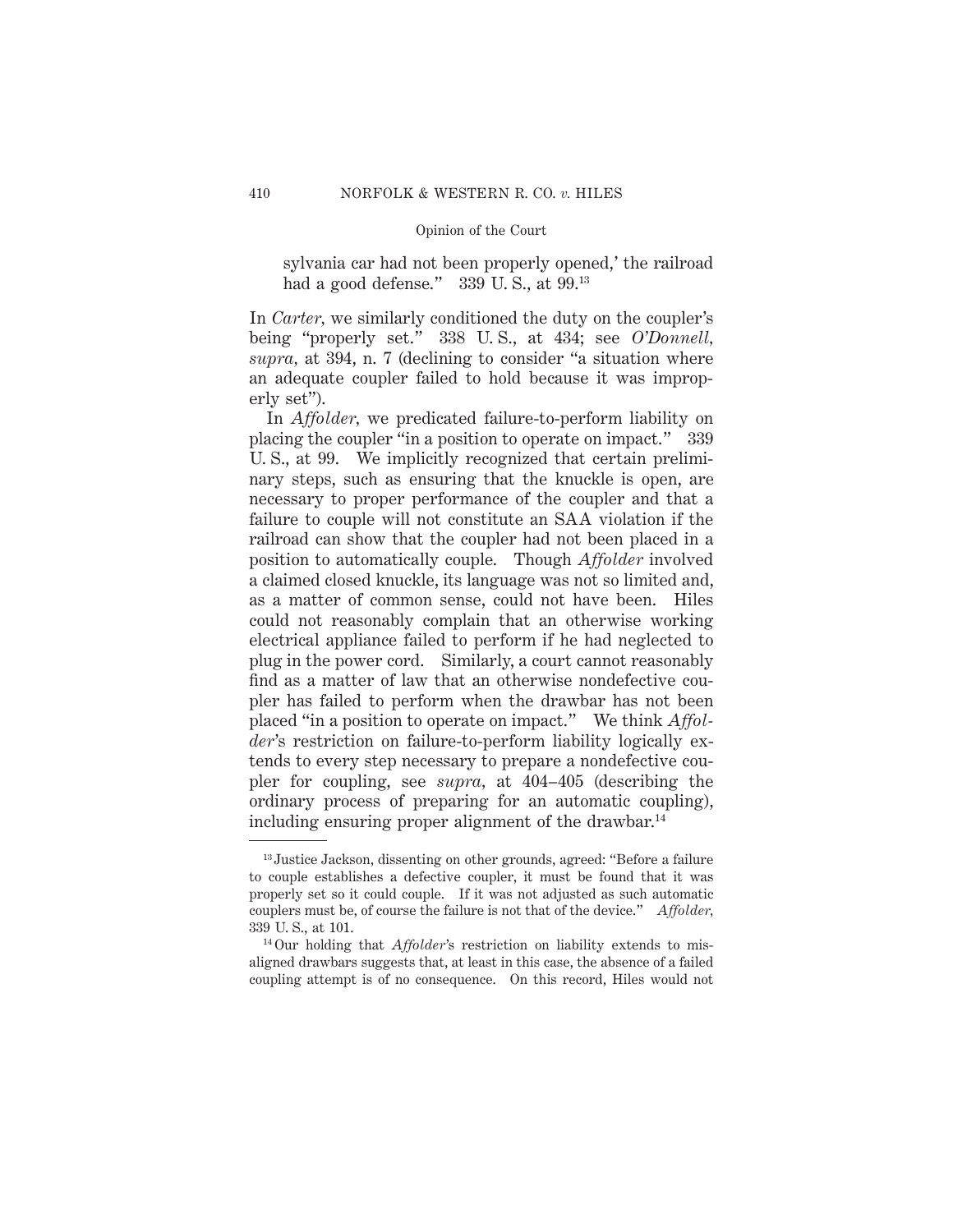Hiles contends that the distinction between a closed knuckle and a misaligned drawbar makes a difference because opening a knuckle can be accomplished without going between cars but realigning a drawbar cannot. This is particularly true, Hiles argues, given that Congress' "central policy" in enacting the SAA was to protect the worker by obviating the necessity of going between cars. Brief for Respondent 12–13. We decline to adopt an expansive interpretation of §2 that would prohibit railroad employees from going between cars to realign slued drawbars. The language of § 2, which requires couplers that both will couple and can be uncoupled without the necessity of persons going between the cars, does not easily lend itself to Hiles' interpretation. Instead, as even Hiles apparently concedes, see Brief for Respondent 19, the text of §2 only requires railroads to use a particular kind of coupler with certain attributes, and there is no question that Norfolk & Western's cars are equipped with couplers with the necessary functional characteristics.15

have been entitled to judgment as a matter of law even if he had been injured during a failed coupling attempt.

<sup>&</sup>lt;sup>15</sup> Hiles reads into the legislative history a singular congressional intent to keep railroad workers from going between cars. Our construction of § 2 rests on the text of the statute and our prior interpretations of that language. In any event, we think Hiles' reading of the legislative history is erroneous. For instance, Hiles selectively quotes statements made by W. E. Rodgers during Senate Committee hearings to suggest that Congress wanted to force the railroads to adopt a coupler that would keep railworkers out from between cars altogether. Brief for Respondent 14. A full reading of these statements makes clear, however, that Mr. Rodgers believed that adoption of the Janney design, as it then existed, would fully satisfy the requirements of §2. Sen. Hearings, at 14. Hiles' reliance on statements made by H. S. Haines, vice president of the American Railway Association, is similarly misplaced. See Brief for Respondent 15. Mr. Haines evidently thought that 500 existing couplers would satisfy the requirements of the proposed bill. Sen. Hearings, at 41; see Hearings on Automatic Couplers and Power Brakes before the House Committee on Interstate and Foreign Commerce, 52d Cong., 1st Sess., 6 (1892). If Con-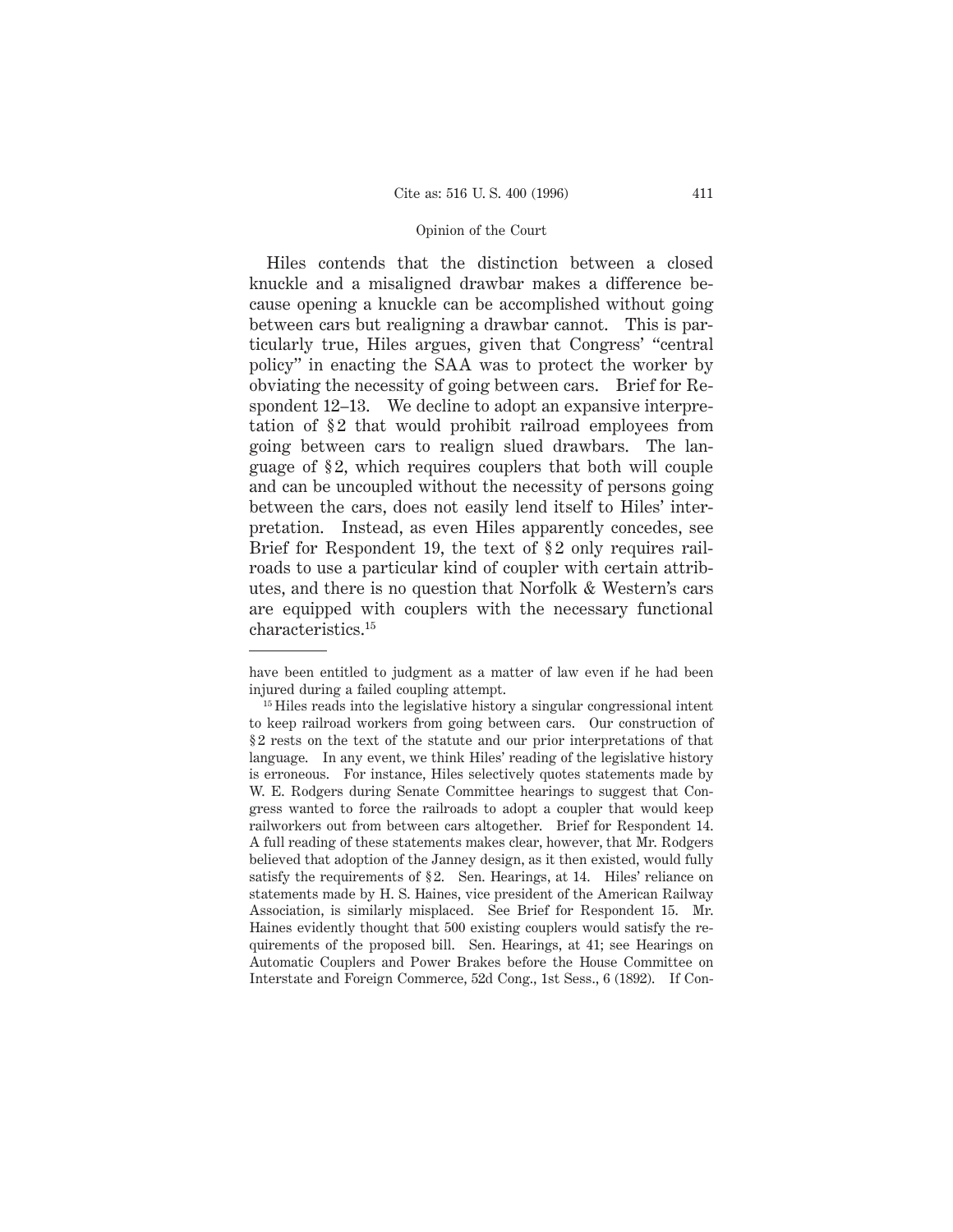Adopting Hiles' reading of § 2 would require us to hold that a misaligned drawbar, by itself, is a violation of the SAA, and we are quite unwilling to do that. It is true that our failure-to-perform cases made clear that the railroad will be liable for injuries caused by malfunctioning equipment, even when cars are equipped with automatic couplers. But we cannot agree that a misaligned drawbar is, as a matter of law, a malfunctioning drawbar. Historically, misaligned drawbars were an inevitable byproduct of the ability to traverse curved track and, like the closed knuckle in *Affolder,* are part of the normal course of railroad car operations.

We are understandably hesitant to adopt a reading of  $\S 2$ that would suggest that almost every railroad car in service for nearly a century has been in violation of the SAA. See *United Transportation Union* v. *Lewis,* 711 F. 2d 233, 251, n. 39 (CADC 1983). Our hesitance is augmented by the enforcement scheme Congress enacted with the SAA. From its beginning, § 6 of the SAA provided that railroads in viola-

gress had any singular purpose in enacting § 2, it was to require the railroads to equip cars with uniformly compatible automatic couplers that employees could operate without having to go between the cars. See H. R. Rep. No. 1678, 52d Cong., 1st Sess., 3 (1892) ("It is the judgment of this committee that all cars and locomotives should be equipped with automatic couplers, obviating the necessity of the men going between the cars"); S. Rep. No. 1049, *supra* n. 8, at 6 (1892) ("What the railroad employés need to secure greater safety in the performance of their duties is uniformity. They want all couplers alike and perfectly interchangeable"). We think Congress fairly intended to prohibit the practice of placing railworkers between moving cars to guide a link into its matching coupler pocket or, worse, into an unfamiliar coupler cavity. Cf. Hearings on Automatic Couplers and Power Brakes before the House Committee on Interstate and Foreign Commerce, 52d Cong., 1st Sess., 11 (1892) ("He goes in to make a coupling. He does not know the conditions that exist there. He can not tell whether it is a Janney or a Hinson, a Dowling, a Drexel, or some other kind of a drawbar"). Contrary to Hiles' assertion, the legislative history contains no suggestion that Congress intended to prevent an employee from going between cars to ensure that the knuckle is open, that the locking pin is set, see *supra,* at 405, or that the drawbar is aligned.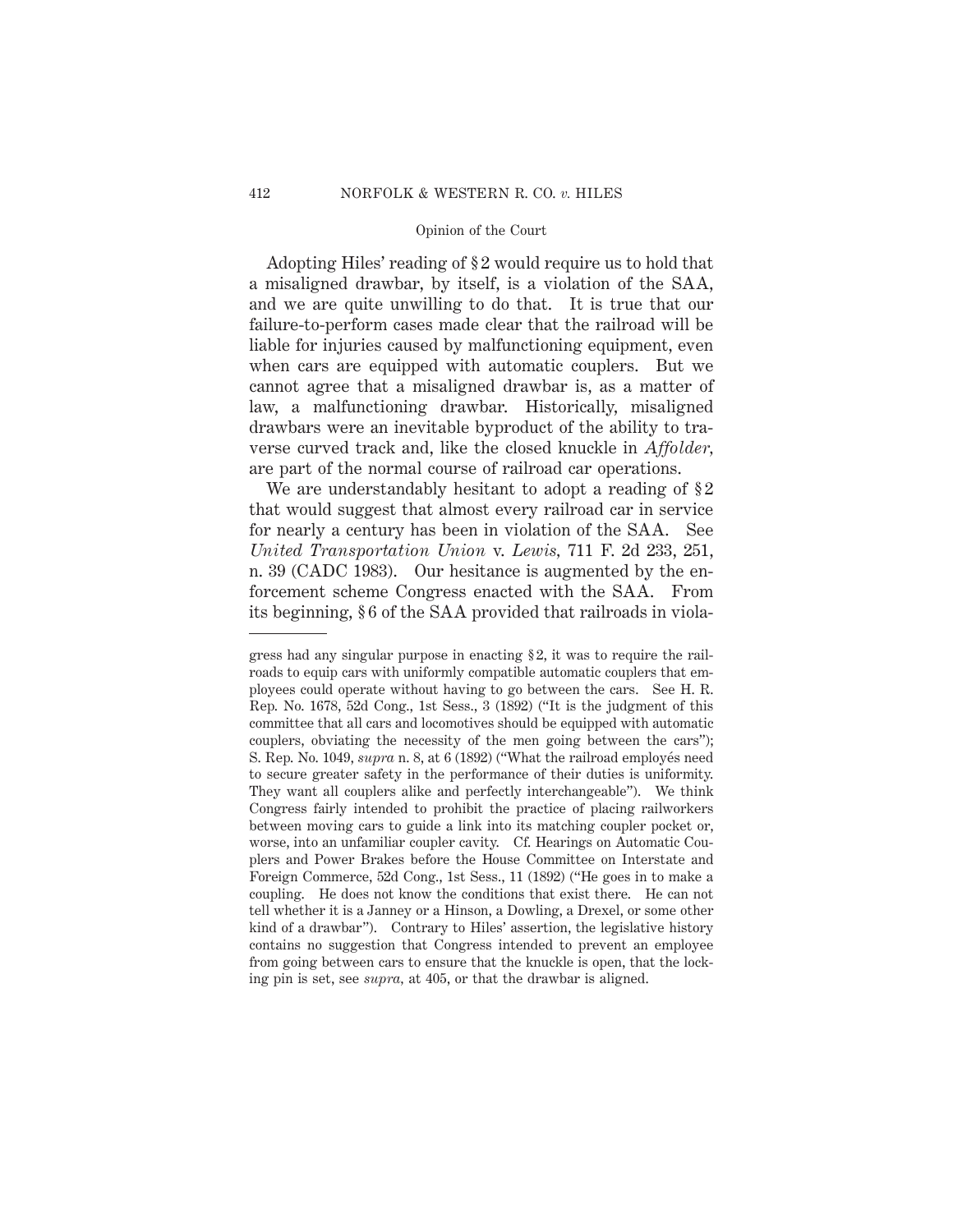tion of § 2 were liable for "a penalty of one hundred dollars for each and every such violation." Act of Mar. 2, 1893, 27 Stat. 531, 45 U. S. C. § 6 (1988 ed.), recodified, as amended, 49 U.S.C.  $\S 21302(a)$ . The amount of the penalty for a  $\S 2$ violation has varied over the years,<sup>16</sup> but the threat of a penalty has not. Yet Hiles points to not a single instance in which a railroad has been fined for misaligned drawbars. It is not the case that the Government has simply neglected to enforce the penalty provisions of the SAA for nearly 100 years.17 We think there is a better explanation than that the Government has failed to enforce this particular aspect of the SAA since its inception: A misaligned drawbar simply is not a violation of § 2.18

Finally, relying on the railroads' experimental attempts to develop automatic realigning devices, Hiles argues that Congress' clear intent to protect railroad employees in coupling operations required the railroads to "develop a mechanism for automatic realignment of a drawbar." Brief for Respondent 27. Or, in the words of his *amicus,* "[t]he Legislative wisdom of Section 2 is that it is as flexible as technology." Brief for United Transportation Union as *Amicus*

<sup>&</sup>lt;sup>16</sup> The statute currently requires the Secretary of Transportation to impose a penalty of "at least \$500 but not more than \$10,000." 49 U. S. C. § 21302(a)(2).

<sup>17</sup> See, *e. g., Chicago, B. & Q. R. Co.* v. *United States,* 220 U. S. 559 (1911) (§ 1 power brake violations); *Alabama Great Southern R. Co.* v. *United States,* 233 F. 2d 520 (CA5 1956) (§ 2 coupler violation); *United States* v. *St. Louis-San Francisco R. Co.,* 271 F. Supp. 212 (WD Mo. 1967) (§ 9 brake violation); *United States* v. *Gulf, M. & O. R. Co.,* 76 F. Supp. 289 (ED La. 1948) (§ 2 coupler violation).

 $^{18}$  Hiles' view of §2 also conflicts with regulations promulgated by the Federal Railroad Administration (FRA) that provide for the safety of employees who go between cars to "prepare rail cars for coupling," 49 CFR  $§218.22(c)(5)$  (1994), or to "adjust a coupling device,"  $§218.39(a)$ . In its proposed rulemaking for § 218.39, the FRA explained that the proposed rule would protect employees who place themselves between cars to couple air hoses or adjust coupling devices, including "adjusting drawbars." 48 Fed. Reg. 45272, 45273 (1983).